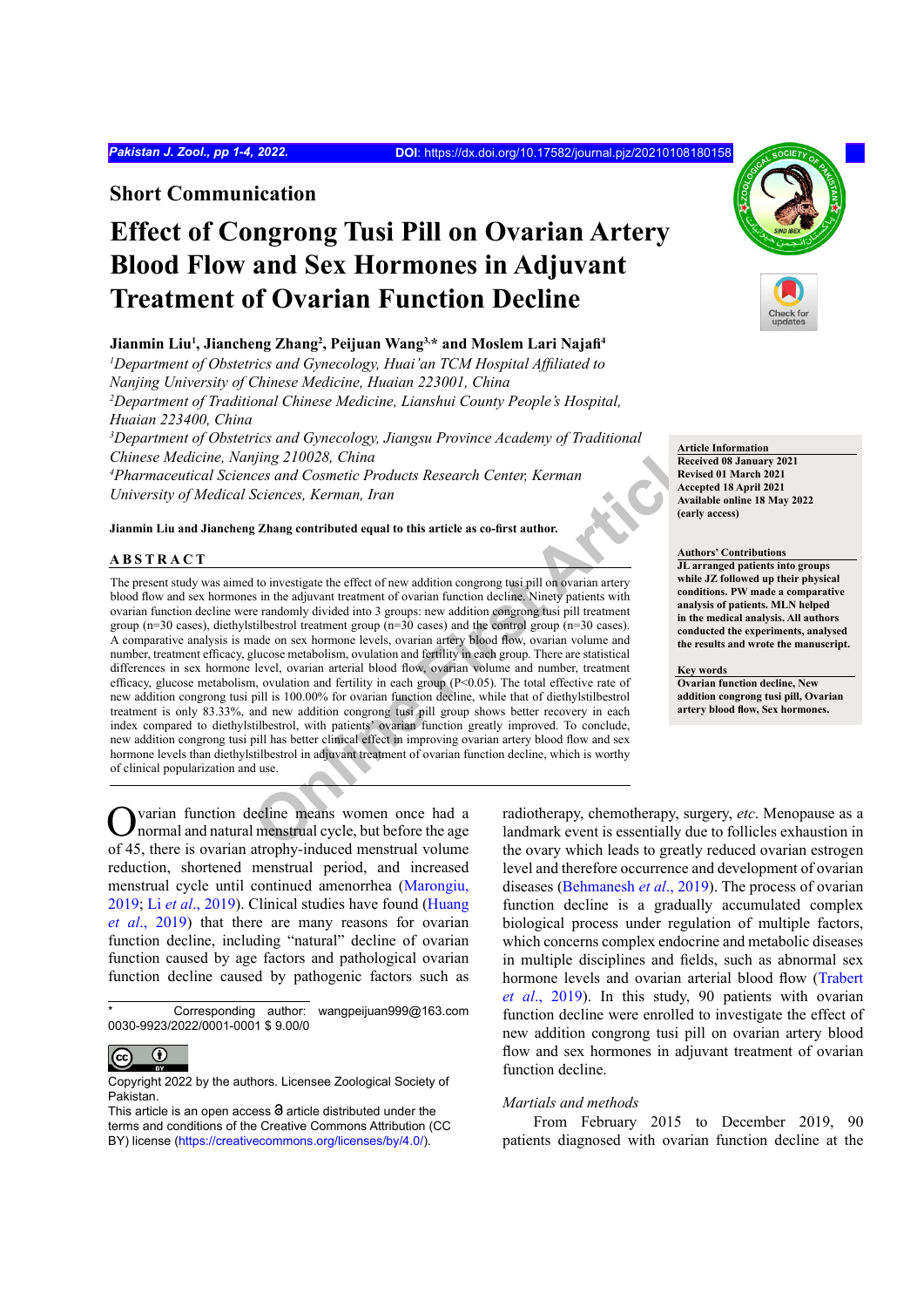Reproductive Endocrinology Clinic of the Municipal Central Hospital were enrolled in the study, whose average age was 27.24±5.18 years.

Inclusion criteria: (i) The patients meet the 2003 Rotterdam ovarian function decline diagnostic criteria; (ii) The patients have oligomenorrhea or amenorrhea; (iii) Transvaginal sonography or pelvic ultrasonography finds that the patient has  $\geq$ 12 follicles with ovarian diameter at 2-9 mm on at least one side, or the ovarian volume≥ 10 mL; (iv) The patient's clinical data is complete and accurate, and there are no other diseases; (v) All study subjects have signed informed consent.

hyperplasia, Cushing's syndrome,<br>
mors, hyperprolactinemia, thyroid<br>
effective means the patient's who<br>
tend that the cannot cooperatively<br>
erturned to a normal cycle (28±<br>
function decline were randomly<br>
enter symptoms ha Exclusion criteria: (i) With other endocrine diseases that cause excessive androgen and ovulation disorders, such as congenital adrenal hyperplasia, Cushing's syndrome, androgen-secreting tumors, hyperprolactinemia, thyroid diseases, *etc.*; (ii) Patients who cannot cooperatively complete this experiment due to various reasons. Ninety patients with ovarian function decline were randomly divided into 3 groups: new addition congrong tusi pill treatment group (n=30 cases), diethylstilbestrol treatment group (n=30 cases) and the control group (n=30 cases). New addition congrong tusi pill treatment (6): Rehmannia glutinosa and Angelica sinensis 10g each, Cistanche, Cuscuta, Raspberry, Herba Taxilli, motherwort fruit, Cornus, herba lycopi, Morinda citrifolia, Epimedium, sauteed cyperus rotundus 15 g each. Add 100 mL water each time and decoc, administer 3 times a day orally, 1 dose in 2 days, a total of 7 doses. Attention should be paid to rest, regular work and rest, and nutrition enhancement in all aspects. Diethylstilbestrol treatment: administer diethylstilbestrol 0.25-1.0 mg/day from the 6th day of the patient's routine cycle for 20 days, and add medroxyprogesterone acetate 10 mg/day on the 16- 25th day of the cycle, or from the 17th day in the cycle, intramuscularly inject 20 mg of progesterone every other day for 5 times. For control group the patient was allowed to recover naturally without any medication.

Before and after treatment, cubital venous blood was drawn on empty stomach between 8:00 and 10:00 in the morning on the 2-5 days of the patient's menstrual cycle (first determine the non-dominant follicles in the bilateral ovaries in the case of amenorrhea). After centrifugation for 10 min under 3500r/min, the serum was collected and stored in a refrigerator at -20°C. According to the relevant kit instructions, the serum follicle-stimulating hormone (FSH), luteinizing hormone (LH), total testosterone (TT), estrogen, sex hormone binding globulin (SHBG) and dehydroepiandrosterone sulfate (DHEAS) levels were determined by chemiluminescence method in each group. The measuring instrument sensitivity was set to 1.1 pg/ mL, the coefficient of variation (CV) was  $\leq 10\%$ , and each sample was measured 3 times (Moini *et al*[., 2019](#page-3-5)).

Before and after the treatment, transvaginal sonography (TVS) was performed: the patients took supine position and all were first checked by conventional ultrasound: the vaginal ultrasonic probe frequency was maintained at 6.0- 10.0 MHz. Patient's interstitial artery peak flow velocity (Vmax), pulsatility index (PI), and blood flow resistance index (RI) (He *et al*[., 2020](#page-3-6)). The follicular number (FN), ovarian volume (OV), ovarian stroma area (SA), and ovarian stroma area/total area (SA/TA) were recorded.

Treatment efficacy consists of cured, markedly effective, effective and ineffective. Where, cured means the patient's menstruation has returned to a normal cycle, and other symptoms have basically disappeared, the patient can maintain 3 or more normal menstrual cycles or have become pregnant after the treatment is stopped. Markedly effective means the patient's menstruation has basically returned to a normal cycle (28±7 d) after treatment, and other symptoms have basically disappeared or alleviated. Effective means the menstrual cycle is improved after treatment, and after treatment is stopped, other symptoms are alleviated compared with before. Ineffective means that menstruation is still not seen after 3 months of continuous treatment, and other symptoms have not been relieved. The total effective rate of treatment is calculated based on the above results.

Before and after treatment, the serum of each group was taken, and fasting blood-glucose (FBG) was detected by automatic biochemical analyzer, and the insulin (INS) was measured with the kit. The homeostasis model assessment of insulin resistance (HOMA-IR) was performed at the same time. HOMA-IR≥2.69 indicates insulin resistance (Sozen *et al*., 2019).

All patients underwent ultrasonography during the follicular phase before and after treatment. Any date is possible in the case of amenorrhea. Pelvic ultrasonography was performed transvaginally (through the anus for unmarried individuals) to record the patient's cystic dilated follicle rate, average ovulation number and ovulation rate. SPSS 20.0 statistical analysis software was used.Measurement data is expressed as "mean ± standard deviation"  $(\overline{x} \pm s)$ , and independent sample t test is used for comparison. Count data is expressed as percentage (%), and comparison is made by  $\chi^2$  analysis. P<0.05 indicates statistically significant difference.

## *Results and discussion*

Before treatment, there is no significant difference in the levels of various sex hormones between the two groups (P>0.05). However, treatment group shows superior result than the diethylstilbestrol group, and comparison between the groups is statistically significant  $(P<0.05)$ ; the levels of sex hormones FSH, LH, Estrogen, SHBG and DHEAS increase after treatment, showing statistically significant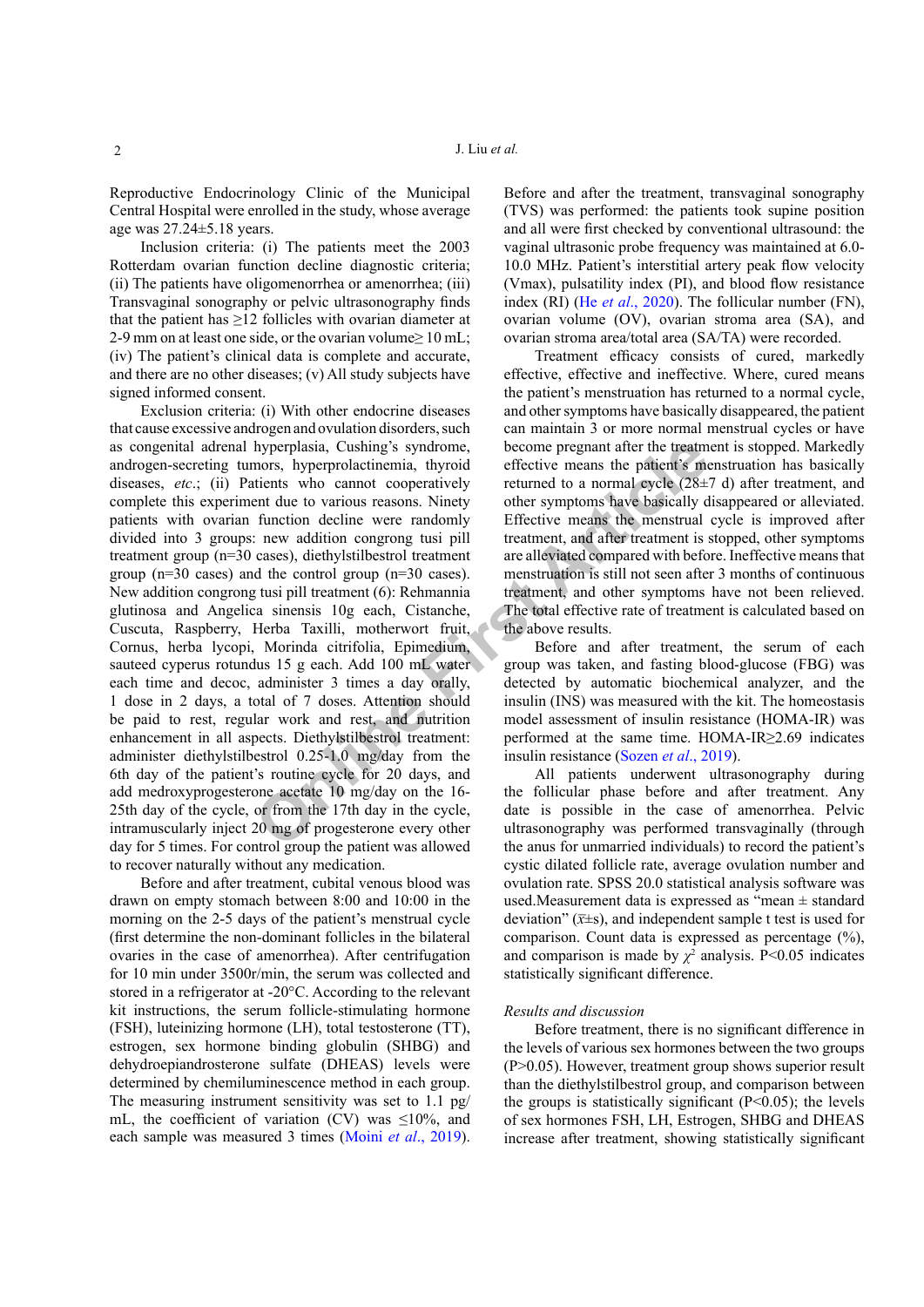| Group                                                                                                                                                                                                                                                                                                                                                                      | Control         |                         | New addition congrong tusi pill group                             | Diethylstilbestrol group |                  |  |  |  |
|----------------------------------------------------------------------------------------------------------------------------------------------------------------------------------------------------------------------------------------------------------------------------------------------------------------------------------------------------------------------------|-----------------|-------------------------|-------------------------------------------------------------------|--------------------------|------------------|--|--|--|
|                                                                                                                                                                                                                                                                                                                                                                            | group           | <b>Before treatment</b> | After treatment                                                   | <b>Before treatment</b>  | After treatment  |  |  |  |
| FSH (mIU/mL)                                                                                                                                                                                                                                                                                                                                                               | $6.21 \pm 1.13$ | $4.29 \pm 1.27$         | $6.33 \pm 1.53$                                                   | $4.53 \pm 2.01$          | $5.11 \pm 1.02$  |  |  |  |
| $LH$ (mIU/mL)                                                                                                                                                                                                                                                                                                                                                              | $4.83 \pm 1.94$ | $10.77 \pm 3.31$        | $5.08 \pm 2.65$                                                   | $10.53 \pm 3.15$         | $7.75 \pm 2.11$  |  |  |  |
| TT (ng/mL)                                                                                                                                                                                                                                                                                                                                                                 | $0.39 \pm 0.12$ | $0.76 \pm 0.24$         | $0.40 \pm 0.14$                                                   | $0.82 \pm 0.12$          | $0.60 \pm 0.21$  |  |  |  |
| Estrogen                                                                                                                                                                                                                                                                                                                                                                   | 148.34±21.09    | 137.58±84.10            | 146.41±98.64                                                      | 137.92±54.23             | 140.21±34.12     |  |  |  |
| SHBG (nmol/L)                                                                                                                                                                                                                                                                                                                                                              | 136.23±21.43    | 77.86±6.78              | $134.63 \pm 10.73$                                                | 77.90±11.65              | 100.92±11.43     |  |  |  |
| <b>DHEAS</b>                                                                                                                                                                                                                                                                                                                                                               | 176.03±39.02    | 253.75±14.47            | 182.39±12.35                                                      | 253.11±15.03             | 212.43±30.12     |  |  |  |
| $V$ max (cm/s)                                                                                                                                                                                                                                                                                                                                                             | $8.01 \pm 1.64$ | $12.32 \pm 4.32$        | $8.19 \pm 2.23$                                                   | $12.54 \pm 2.54$         | $9.63 \pm 2.32$  |  |  |  |
| PI                                                                                                                                                                                                                                                                                                                                                                         | $1.87 \pm 0.91$ | $1.42 \pm 0.76$         | $1.99 \pm 0.87$                                                   | $1.39 \pm 0.34$          | $1.64 \pm 0.73$  |  |  |  |
| $\mathbf{R}\mathbf{I}$                                                                                                                                                                                                                                                                                                                                                     | $0.78 \pm 0.23$ | $0.53 \pm 0.12$         | $0.76 \pm 0.09$                                                   | $0.59 \pm 0.11$          | $0.60 \pm 0.14$  |  |  |  |
| <b>FN</b>                                                                                                                                                                                                                                                                                                                                                                  | 5.89±2.44       | $16.05 \pm 3.01$        | $6.15 \pm 1.24$                                                   | $16.13 \pm 2.65$         | $8.23 \pm 3.35$  |  |  |  |
| OV(mL)                                                                                                                                                                                                                                                                                                                                                                     | $6.01 \pm 2.13$ | $14.16 \pm 2.87$        | $6.31 \pm 1.42$                                                   | $14.23 \pm 3.21$         | $9.24 \pm 2.76$  |  |  |  |
| $SA$ (cm2)                                                                                                                                                                                                                                                                                                                                                                 | $1.14 \pm 0.97$ | $2.56 \pm 0.98$         | $1.22 \pm 0.34$                                                   | $2.75 \pm 0.87$          | $2.09 \pm 1.01$  |  |  |  |
| $TA$ (cm2)                                                                                                                                                                                                                                                                                                                                                                 | $4.95 \pm 1.26$ | $5.56 \pm 1.24$         | $5.09 \pm 1.09$                                                   | $5.43 \pm 2.33$          | $5.35 \pm 2.83$  |  |  |  |
| SA/TA                                                                                                                                                                                                                                                                                                                                                                      | $0.22 \pm 0.09$ | $0.46 \pm 0.11$         | $0.24 \pm 0.09$                                                   | $0.53 \pm 0.12$          | $0.38 \pm 0.14$  |  |  |  |
| FBG (mmol/L)                                                                                                                                                                                                                                                                                                                                                               | $5.43 \pm 2.21$ | $5.41 \pm 1.23$         | $5.79 \pm 1.73$                                                   | $5.52 \pm 2.24$          | $5.56 \pm 1.98$  |  |  |  |
| INS (µIU/mL)                                                                                                                                                                                                                                                                                                                                                               | 10.98±3.49      | 14.55±2.43              | $10.32 \pm 0.98$                                                  | 15.02±4.12               | $12.30 \pm 3.21$ |  |  |  |
| <b>HOMA-IR</b>                                                                                                                                                                                                                                                                                                                                                             | $3.98 \pm 1.02$ | $3.91 \pm 0.76$         | $2.63 \pm 0.04$                                                   | $3.94 \pm 2.03$          | $3.81 \pm 1.82$  |  |  |  |
| Cystic dilated follicle rate (%)                                                                                                                                                                                                                                                                                                                                           | $0.24 \pm 0.12$ | $34.32 \pm 2.65$        | $0.03 \pm 0.00$                                                   | $36.12 \pm 3.49$         | $10.92 \pm 3.21$ |  |  |  |
| Average ovulation No.                                                                                                                                                                                                                                                                                                                                                      | $3.31 \pm 1.03$ | $12.87 \pm 0.98$        | $3.76 \pm 0.43$                                                   | $13.42 \pm 4.12$         | $5.01 \pm 2.29$  |  |  |  |
| Ovulation rate $(\% )$                                                                                                                                                                                                                                                                                                                                                     | 99.92±9.92      | $62.31 \pm 4.98$        | 99.75±6.02                                                        | $63.76 \pm 8.33$         | $82.63 \pm 6.71$ |  |  |  |
| FSH, serum follicle-stimulating hormone; LH, luteinizing hormone; TT, total testosterone; SHBG, sex hormone binding globulin; Vmax, flow velocity;<br>PI, pulsatility index; FN, follicular number; OV, ovarian volume; SA, ovarian stroma area; TA, total area; FBG, fasting blood-glucose; INS, insulin;<br>HOMA-IR, homeostasis model assessment of insulin resistance. |                 |                         |                                                                   |                          |                  |  |  |  |
| difference (P<0.05). Vmax decreases after treatment.<br>than the diethylstilbestrol group, and comparison between                                                                                                                                                                                                                                                          |                 |                         |                                                                   |                          |                  |  |  |  |
| However, new addition congrong tusi pill treatment group                                                                                                                                                                                                                                                                                                                   |                 |                         | the groups is statistically significant $(P<0.05)$ (Table I).     |                          |                  |  |  |  |
| shows superior result than the diethylstilbestrol group, and                                                                                                                                                                                                                                                                                                               |                 |                         | The proportions of cured, markedly effective, effective           |                          |                  |  |  |  |
| comparison between the groups is statistically significant                                                                                                                                                                                                                                                                                                                 |                 |                         | and ineffective cases in the new addition congrong tusi           |                          |                  |  |  |  |
| (P<0.05); while PI and RI increase after treatment,                                                                                                                                                                                                                                                                                                                        |                 |                         | pill group after treatment are 76.67%, 20.00%, 3.33%, and         |                          |                  |  |  |  |
| showing statistically significant difference (P<0.05).                                                                                                                                                                                                                                                                                                                     |                 |                         | $0.00\%$ , respectively, and the total effective rate is 100.00%; |                          |                  |  |  |  |
| Before treatment, there is no significant difference in                                                                                                                                                                                                                                                                                                                    |                 |                         | The proportions of cured, markedly effective, effective           |                          |                  |  |  |  |
| ovarian volume and number between the two groups                                                                                                                                                                                                                                                                                                                           |                 |                         | and ineffective cases in the diethylstilbestrol group after       |                          |                  |  |  |  |
| $(D>0.05)$ A fter treatment EN OV SA TA and SA/TA are                                                                                                                                                                                                                                                                                                                      |                 |                         | treatment are $46.67\%$ 16.67% 20.00% and 16.67%                  |                          |                  |  |  |  |

<span id="page-2-0"></span>**Table I.- Sex hormone levels, ovarian artery blood flow, ovarian volume, glucose metabolism, ovulation, fertility and number in each group**  $(\overline{x} \pm s)$ **.** 

difference (P<0.05). Vmax decreases after treatment. However, new addition congrong tusi pill treatment group shows superior result than the diethylstilbestrol group, and comparison between the groups is statistically significant (P<0.05); while PI and RI increase after treatment, showing statistically significant difference (P<0.05). Before treatment, there is no significant difference in ovarian volume and number between the two groups (P>0.05). After treatment, FN, OV, SA, TA, and SA/TA are all reduced, but new addition congrong tusi pill treatment group shows superior result than the diethylstilbestrol group, and comparison between the groups is statistically significant (P<0.05) ([Table](#page-2-0) I). Before treatment, there is no significant difference in glucose metabolism between the two groups (P>0.05). After treatment, both INS and HOMA-IR decrease, and FBG increases significantly. The new addition congrong tusi pill treatment group shows superior result than the diethylstilbestrol group, and comparison between the groups is statistically significant (P<0.05). Before treatment, there is no significant difference in ovulation and fertility between the two groups (P>0.05). After treatment, the cystic dilated follicle rate and the average ovulation number decrease, and the ovulation rate increases significantly. The new addition congrong tusi pill treatment group shows superior result

than the diethylstilbestrol group, and comparison between the groups is statistically significant  $(P<0.05)$  ([Table](#page-2-0) I). The proportions of cured, markedly effective, effective and ineffective cases in the new addition congrong tusi pill group after treatment are 76.67%, 20.00%, 3.33%, and 0.00%, respectively, and the total effective rate is 100.00%; The proportions of cured, markedly effective, effective and ineffective cases in the diethylstilbestrol group after treatment are 46.67%, 16.67%, 20.00% and 16.67%, respectively, and the total effective rate is 83.33%. In comparison of treatment efficacy between the two groups, the new addition congrong tusi pill group is superior to the diethylstilbestrol group, showing statistically significant difference (P<0.05) ([Table](#page-3-8) II).

In the treatment of ovarian function decline, new addition congrong tusi pill is mainly to nourish the kidney and qi, invigorate the kidney and essence replenishment, harmonize chong and ren channels, warm the kidney and uterus. Where, Cuscuta and Fructus Lycii are mainly used to warm the kidney, replenish essence and blood. Raspberries are sweet and sour and have a good effect of supplementing the kidney to control the nocturnal. Cistanche has the function of warming the kidney and enhancing yang to boost junior fire. Rehmannia glutinosa nourishes blood and yin, replenishes vital essence and